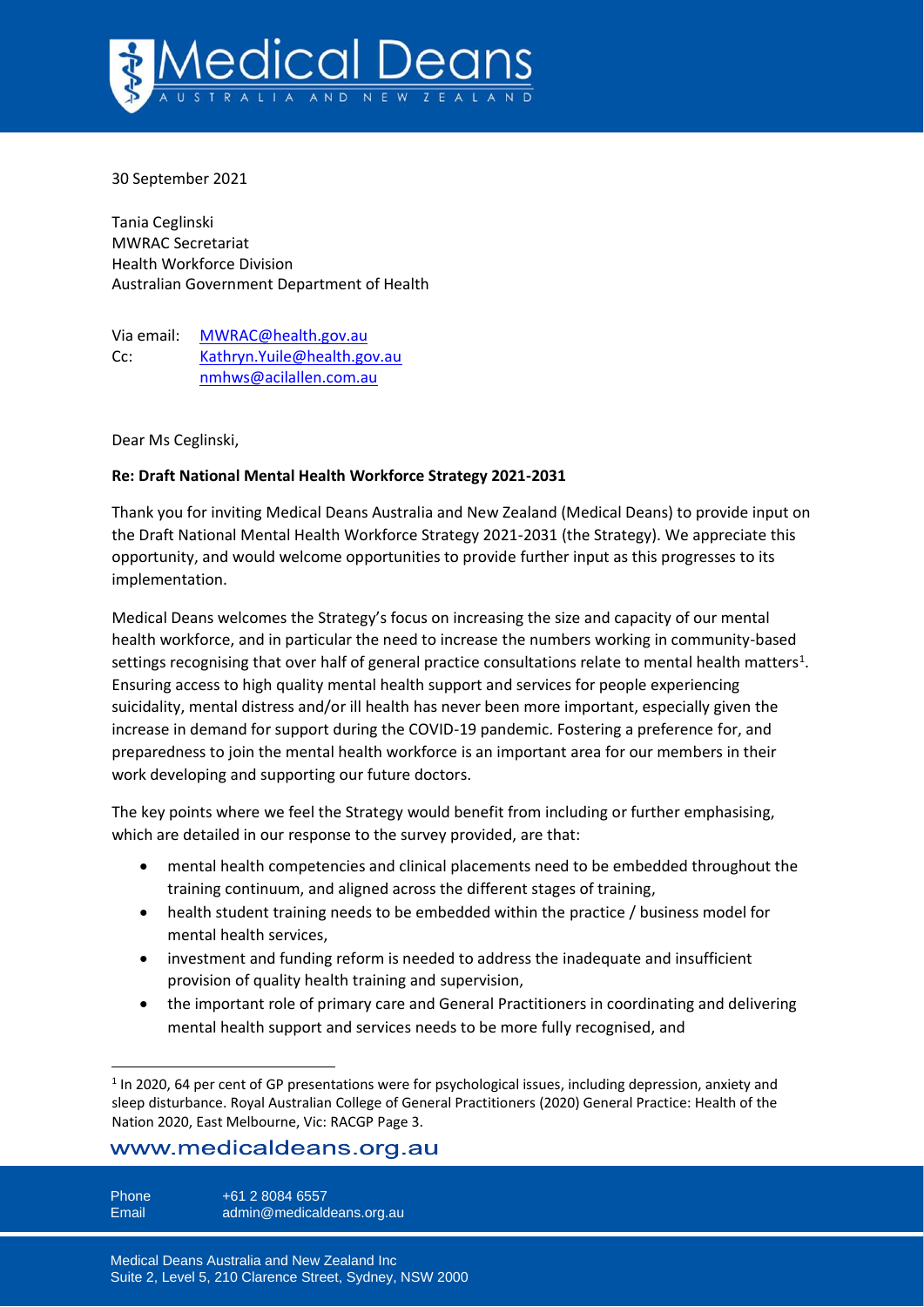

support for the health and wellbeing of our mental health workforce needs to be strengthened.

I would also like to draw your attention to a Discussion Paper recently released by Medical Deans, *[Training Tomorrow's Doctors: all pulling](https://medicaldeans.org.au/resource/training-tomorrows-doctors-all-pulling-in-the-right-direction/) in the right direction*. This paper sets out our vision for a medical education and training continuum that leads to an adaptable and supported workforce with the required capabilities, and in the right numbers, right places, and right specialties to serve the needs of the people of Australia and New Zealand. The paper highlights five key areas to help drive towards this, including:

- **Generalist skills at the forefront of being a doctor** preparing our future doctors for medical careers that are based in healthcare teams and working across traditional care boundaries, with the skills and experience to adapt to ongoing disruption and innovation, and in models of care that support all health practitioners to work at the top of their scope of practice;
- **Connected and aligned training pathways that effectively support key transition stages** identifying and facilitating opportunities to train in areas of workforce shortage;
- **Learning in and for our communities** with sufficient opportunities to apply and further develop skills and interest in the community-based settings where healthcare is most commonly provided and most sorely needed;
- **Doctors working in the right places and the right disciplines** within an education and training system that actively supports paths to careers in the regions and specialties where they're most needed, and facilitated by effective workforce planning and policy making;
- **A healthy workplace culture and environment** vital to underpin all this, with embedded systems that safeguard patient care and the health of students and doctors.

Our response to your consultation includes many areas that are further explored in this Discussion Paper and hope it will be of some use.

Medical Deans would like to thank you again for the opportunity to contribute to this important work and reiterate our interest in being more closely involved with the work to develop and progress its associated Implementation Plan. Should you wish to discuss any of the comments provided in this submission or the ideas in our Discussion Paper, please contact Medical Deans' CEO, Helen Craig, at [hcraig@medicaldeans.org.au.](mailto:hcraig@medicaldeans.org.au)

Yours sincerely,

**Richard Murray** President Medical Deans Australia and New Zealand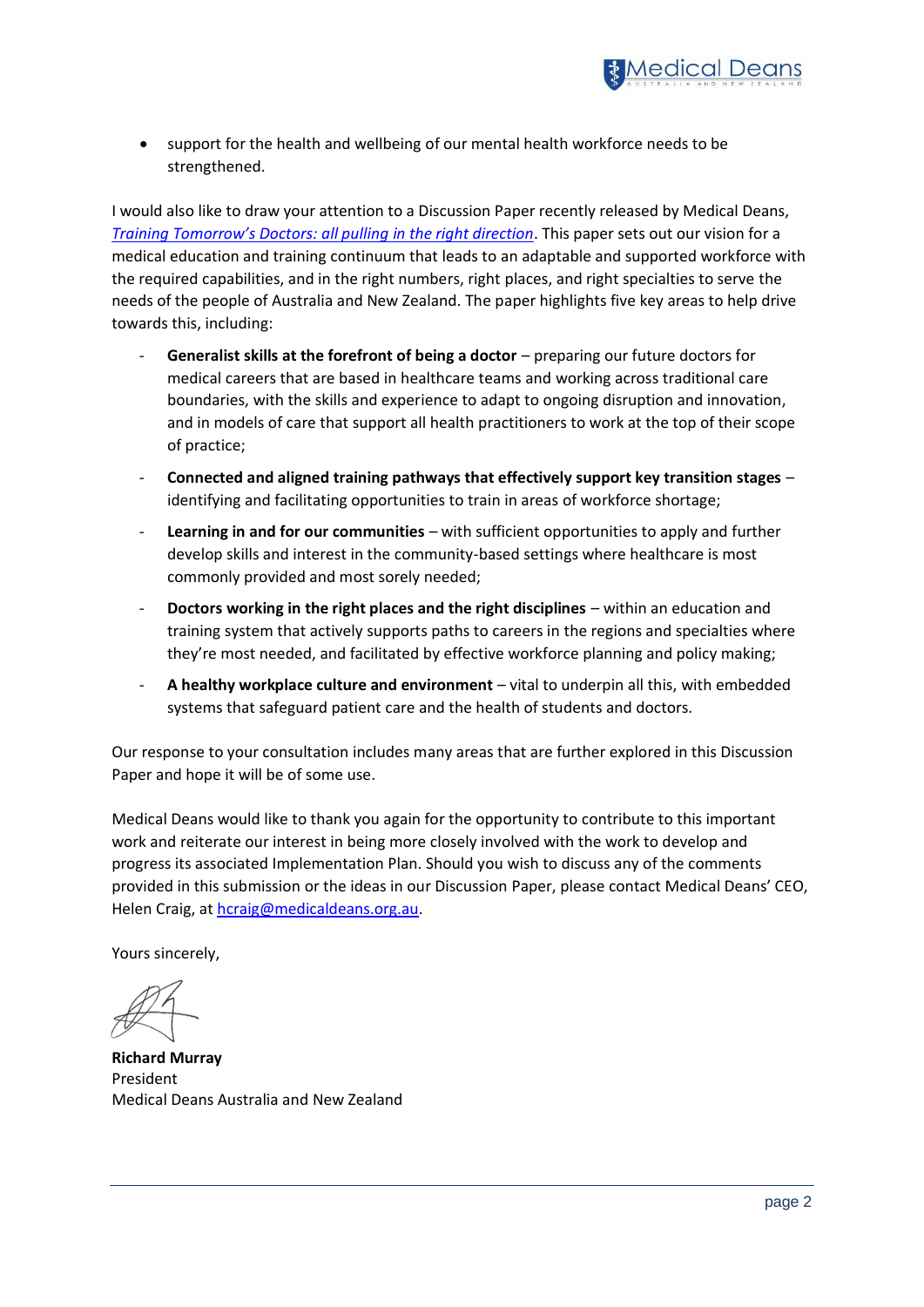

# **MDANZ Submission to the consultation on the National Mental Health Workforce Strategy 2021-2031**

Name: **Helen Craig**

Organisation: **Medical Deans Australia and New Zealand**

Email: **admin@medicaldeans.org.au**

Do you consent to your submission being published? \* **Yes**

If no, do you consent to being named as having provided a submission? \* **N/A**

#### *RESPONSES TO SURVEY QUESTIONS*

**1. To what extent does the aim of the draft Strategy address the key challenges facing Australia's mental health workforce?**

The aim and objectives provide a good overview of the challenges facing Australia's mental health workforce and we welcome the Strategy looking at the issues through an interprofessional lens.

In particular we welcome the aim to base more mental health services in community settings; to meet the increased demand for these services, ensure they are accessible to those in need, and realise the efficiencies and effectiveness that can be gained from better utilising primary care and similar organisational structures and services.

The Strategy acknowledges the fundamental need for quality supervision and training – for both student placements and during prevocational training – and for a substantial increase for this in general practice and other community-based settings such as non-emergency psychiatry, moving away from the overemphasis on hospital-based care.

However, the Strategy would benefit from an explicit recognition that **health student training needs to be embedded within these community-based models of practice** for it to be effective for both the student/trainee and the health service. It cannot be an add-on.

At the moment, this is not the case for services such as Headspace, as they are often established around the model of visiting specialists with no structure or resourcing in place to support students having a role in the healthcare team provide patient care or for students to be provided with a guided and supported learning experience. Immersive and experiential learning is crucial for health students' education and a necessary aspect of ensuring medical and other health profession graduates are ready for their next step as junior doctors, nurses, allied health, and Aboriginal Mental Health Workers.

It has also been reinforced these last 18 months the valuable role that health students, especially those in their later clinical years, play in contributing to the healthcare team and patient care. Where student learning is embedded in the model of practice, they have been able to step up as active and valued participants in the surge workforce that health services have needed. Not only has this benefitted health services and patient care, students closer involvement as part of the team has benefitted their learning and preparation for practice – for example, as seen in the evaluation of the NSW Health Assistant in Medicine role<sup>1</sup> for final-year medical students.

MDANZ Submission: National Mental Health Workforce Strategy 2021-2021 page 1 <sup>1</sup> <https://www.health.nsw.gov.au/workforce/medical/Pages/aim-evaluation-report.aspx>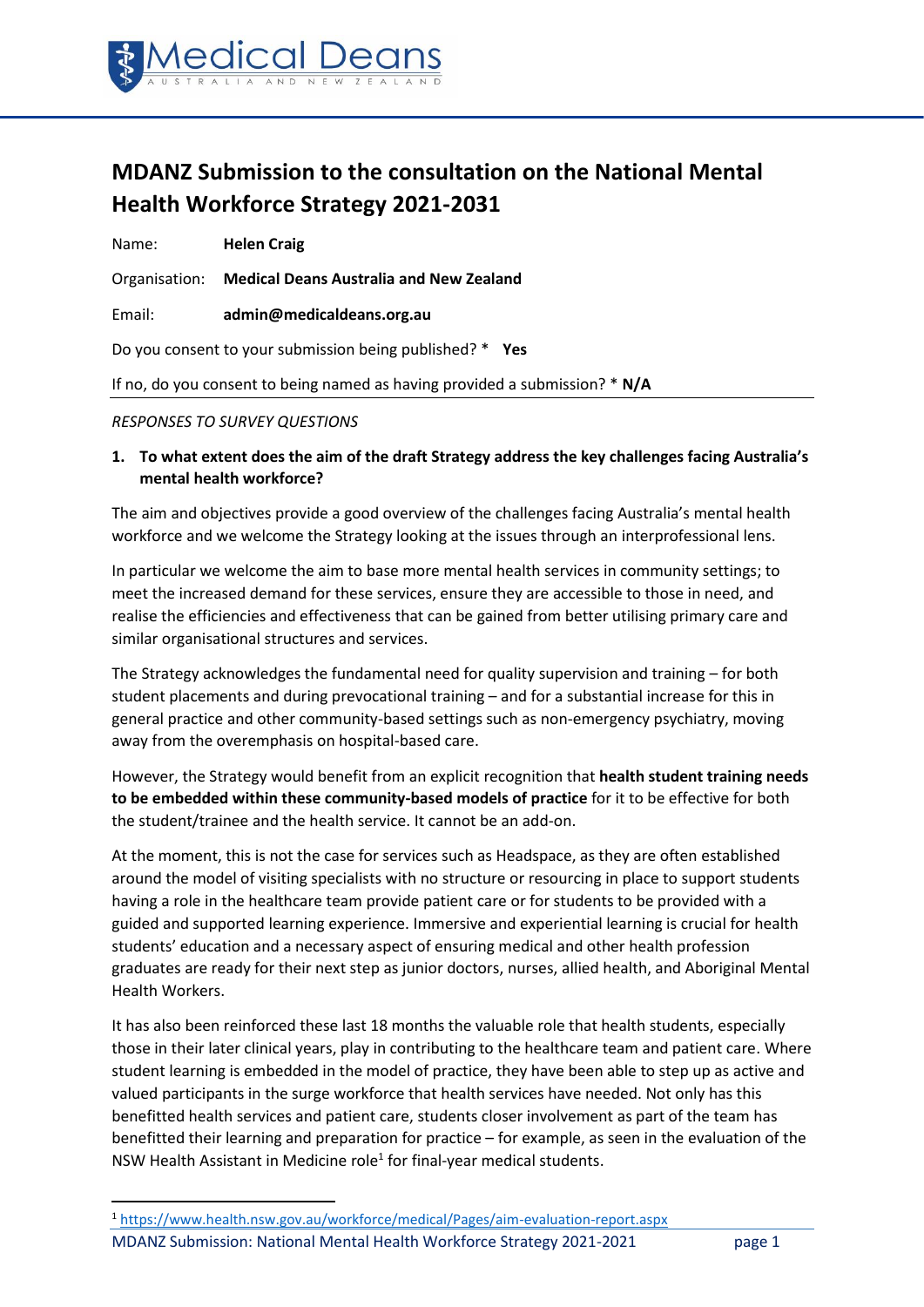

An increase to the availability of training placements in community-based settings is urgently needed for health students and interns. This is vital to enable early and positive experiences of mental health care to encourage young doctors to seek a career in this area, and to provide exposure to a clinical experience that is more akin to the type of future practice that is most needed, that is, providing care to people in the community rather than focusing early training on those admitted into hospitals' acute psychiatry wards.

To achieve this, and many of the actions recommended, we feel the Strategy needs a stronger focus on addressing the structural barriers currently in place; in particular the need for systems-level funding reform. The need for this is recognised in the draft recommendations to inform the Primary Health Care 10 Year Plan and we strongly suggest it also needs to be is explicitly included and addressed in this Strategy. We also strongly urge that work is undertaken to ensure that both these vital Strategies are clearly aligned in their aims and support each other in their implementation.

## **2. To what extent do the aim and objectives provide a strategic framework to develop the mental health workforce the Australian community needs?**

Medical Deans supports the priority areas and actions in the Strategy, and believe this will provide a useful framework to further build capacity in the mental health workforce. However, we note a few, key areas that are essential to providing mental health care which would benefit from greater emphasis in the Strategy:

- ensuring mental health competencies and placements are embedded throughout the training continuum, and aligned across the different stages of training
- recognising the important role of primary care and General Practitioners in coordinating and delivering mental health support and services.
- strengthening the support for our mental health workforce to support their health and wellbeing.

These are discussed further in question 3 below.

## **3. Are there any additional priority areas that should be included?**

## Mental health competencies and placements embedded throughout the training continuum

As the Strategy states, providing mental health services requires an integrated, multidisciplinary approach. To achieve this, we need to ensure that all health workers have the competencies required to identify and support people experiencing suicidality, mental distress and/or ill health where required, not solely those who specialise in mental health. However, the Strategy has a strong focus on attracting and training graduates in specialised mental health careers, and misses an opportunity to ensure the wider medical workforce is also equipped to recognise early signs, and provide or coordinate basic mental health services.

We suggest amending priority area action 4.2.2. to emphasise the need for *all medical students* to access high quality education and training in mental health, and for clinical placements across a range of settings and locations. This would build capacity among the entire medical workforce to support our communities, and help ameliorate the pressures placed on the mental health workforce with the growing mental health needs in our communities.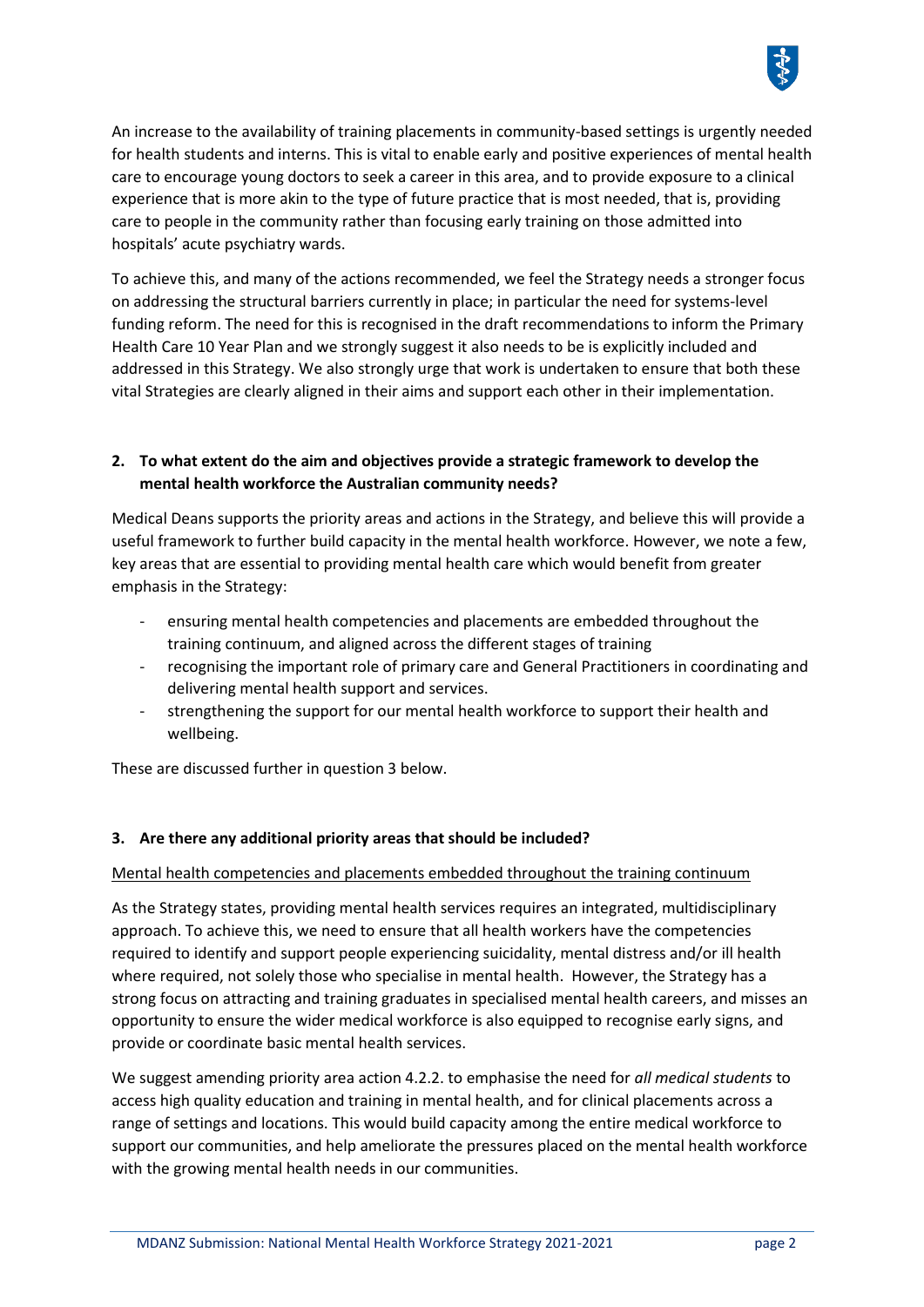

Mental health competencies and placements should be embedded throughout training, including in community-based practice, from the start and we suggest the activities developed to implement this strategy emphasise this.

We also need to tap into more flexible and contemporary approaches to training where appropriate. During 2020, in response to the challenges caused by the COVID-19 pandemic, we saw increased flexibility from regulators with their recognition that there was both a need and benefit in moving away from the traditional ward rotation-based approach, which requires students and interns to undertake placements in specific disciplines, to longer placements in more general wards. This approach provides exposure to a broader range of patients and in the main provides the students/interns with similar learning experiences, and comes with the benefit of students becoming more embedded within – and therefore more valuable to – the healthcare team and patient care. If there are 'gaps' in students being exposed to particular and necessary clinical situations, then these can be dealt with and organised specifically.

Applying this approach would provide students and interns with training experiences exposing them to non-acute mental health care, and enable them to learn, develop and apply their skills relevant to mental health across a range of scenarios, with a wider and arguably more 'usual' range of patient presentations and issues, and while engaging with different members of a multidisciplinary team.

#### Important role of primary and preventative care

The Strategy highlights that mental health is an area where our population will demand greater levels of care and require integrated, coordinated, team-based care. Primary care sits at the centre of where most mental health care services are delivered, with over half of general practice consultations relating to mental health matters<sup>2</sup>. Often, GPs are the first point of contact with patients seeking mental health support and are responsible for delivering or coordinating care. A well-supported primary care sector is the necessary foundation to a well-resourced, efficient and responsive mental health workforce and central to achieving the outcomes Government seek. This is also strongly emphasised in Recommendation 1 of the Australian Government's Draft recommendations from the Primary Health Reform Steering Group that will inform the Primary Health Care 10 Year Plan.

However, the Strategy is largely silent on the role of primary care in delivering community-based mental health services. We suggest the Strategy include an additional priority under Objective 3 – the entire mental health workforce is utilised – that emphasises the important role of primary care, and especially General Practice, in coordinating and delivering integrated mental health support and services. This is particularly the case in regional, rural and remote communities.

We also need to focus far more on preventative care delivered in the community. Whilst prevention is mentioned in the background and aim, it is missing from the actions. We suggest the Strategy includes an additional priority under Objective 4 – The mental health workforce is appropriately skilled – that focuses on aligning the education and training of our mental health workforce with the needs of the population, recognising the need for a greater focus on preventative care, and care for people with long-term, chronic or comorbid conditions.

<sup>&</sup>lt;sup>2</sup> In 2020, 64 per cent of GP presentations were for psychological issues, including depression, anxiety and sleep disturbance. Royal Australian College of General Practitioners (2020) General Practice: Health of the Nation 2020, East Melbourne, Vic: RACGP Page 3.

MDANZ Submission: National Mental Health Workforce Strategy 2021-2021 page 3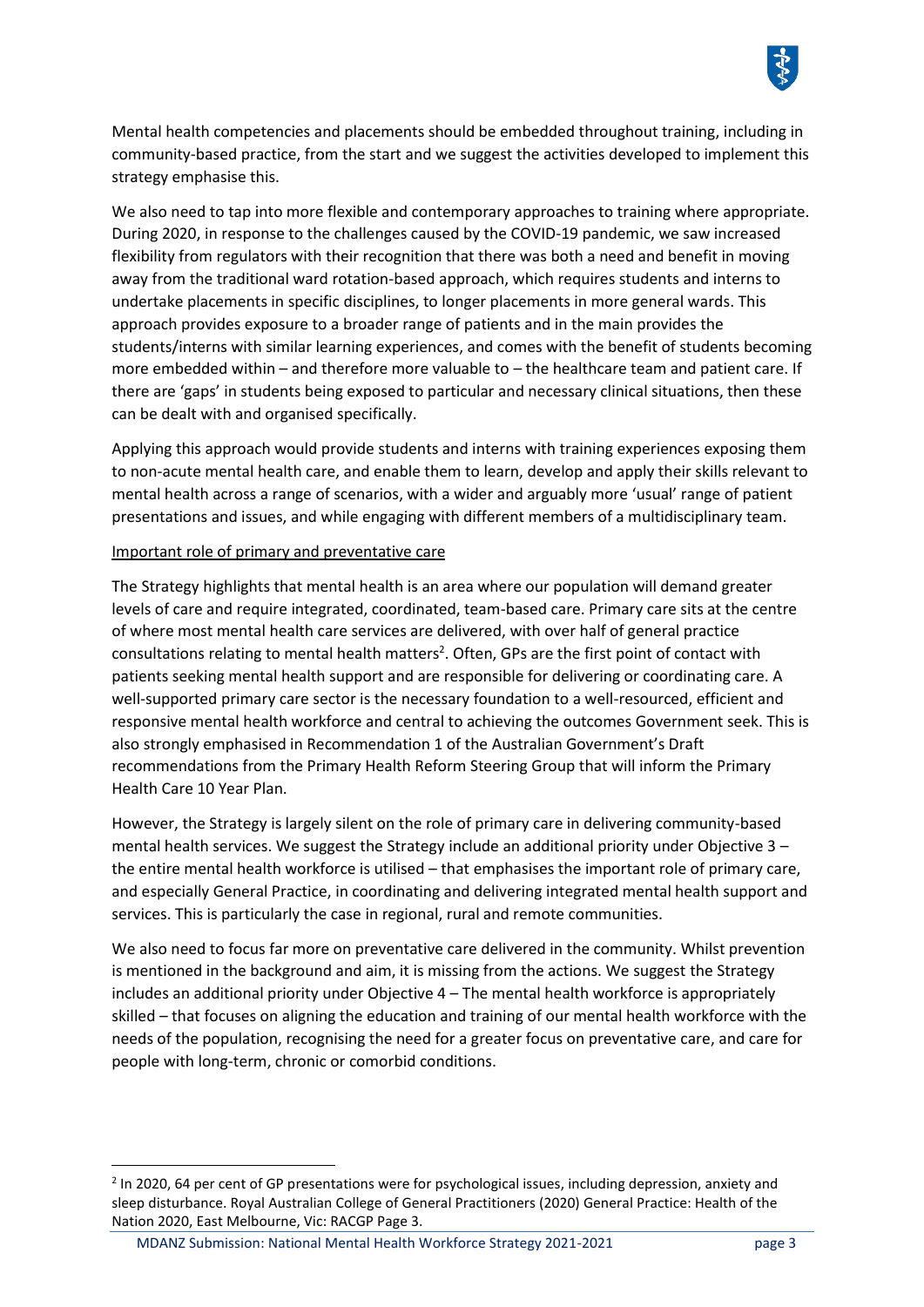

#### Supporting our workforce

Staff health is the cornerstone of any sustainable and self-sufficient workforce. The mental health workforce is often under significant pressure, as the Productivity Commission's 2020 Inquiry into Mental Health notes "*being in the mental health workforce involves high risks of mental illness, suicidal ideation, burnout and cynicism…These risks are accentuated during the training stage of a*  medical degree<sup>"3</sup>. In addition, a 2018 survey found psychiatrists working in the public sector had higher rates of concerns about burnout, with more than 80% citing this as a negative aspect of their experience<sup>4</sup>. This has multiple negative impacts for the workforce: an unhealthy workplace culture, reduced productivity, attrition of staff and a negative perception among students and trainees of mental health careers.

The recently released World Health Organisation's guideline on health workforce development, attraction, recruitment and retention in rural and remote areas<sup>5</sup> specifically highlights the importance of providing psychosocial and mental health support for rural mental health workers, to create a safe and secure working environment for this critical workforce. Attracting, recruiting and retaining a sustainable mental health workforce in rural areas, as outlined in Objective 6, will be heavily influenced by the culture of those workplaces.

Our medical students and doctors need to be working in a positive, supportive culture. We found the Strategy noted this point, but did not provide tangible actions to address it. This is a missed opportunity to demonstrate how we can both attract professionals to the mental health workforce and create a supportive workplace that enables them to have fulfilling careers that prioritises their health as well as those they serve.

In line with the findings of the Productivity Commission's Inquiry into Mental Health, we suggest the Strategy add actions under priority area 5.3 – Improve workplace health, safety and wellbeing – that focus on investing in targeted services to foster a supportive and positive culture in our mental health workforce, recognising the stigma associated with seeking help in these high-stress environments. As the Productivity Commission's Inquiry notes, this should include: "*organisational leadership to improve workplace culture, raise job satisfaction, reduce stigma and promote a positive and safe workplace*" 6 .

**4. The draft Strategy seeks to balance the need for nationally consistent approaches that support the reform agenda with sufficient flexibility for states, territories and service providers to pursue priorities that reflect their specific contexts and challenges across occupations and settings (public, private and community-based). To what extent does the draft Strategy achieve an appropriate balance?**

We support this approach and agree that it would, in principle, enable sufficient flexibility for different regions to develop and implement approaches based on the needs of their local communities and workforce.

<sup>3</sup> Productivity Commission (2020) Inquiry Report into Mental Health, Volume 2. Page 745.

<sup>4</sup> Productivity Commission (2020) Inquiry Report into Mental Health, Volume 2. Page 745

<sup>5</sup> World Health Organisation (2021) guideline on health workforce development, attraction, recruitment and retention in rural and remote areas.

MDANZ Submission: National Mental Health Workforce Strategy 2021-2021 page 4 <sup>6</sup> Productivity Commission (2020) Inquiry Report into Mental Health, Volume 2. Page 747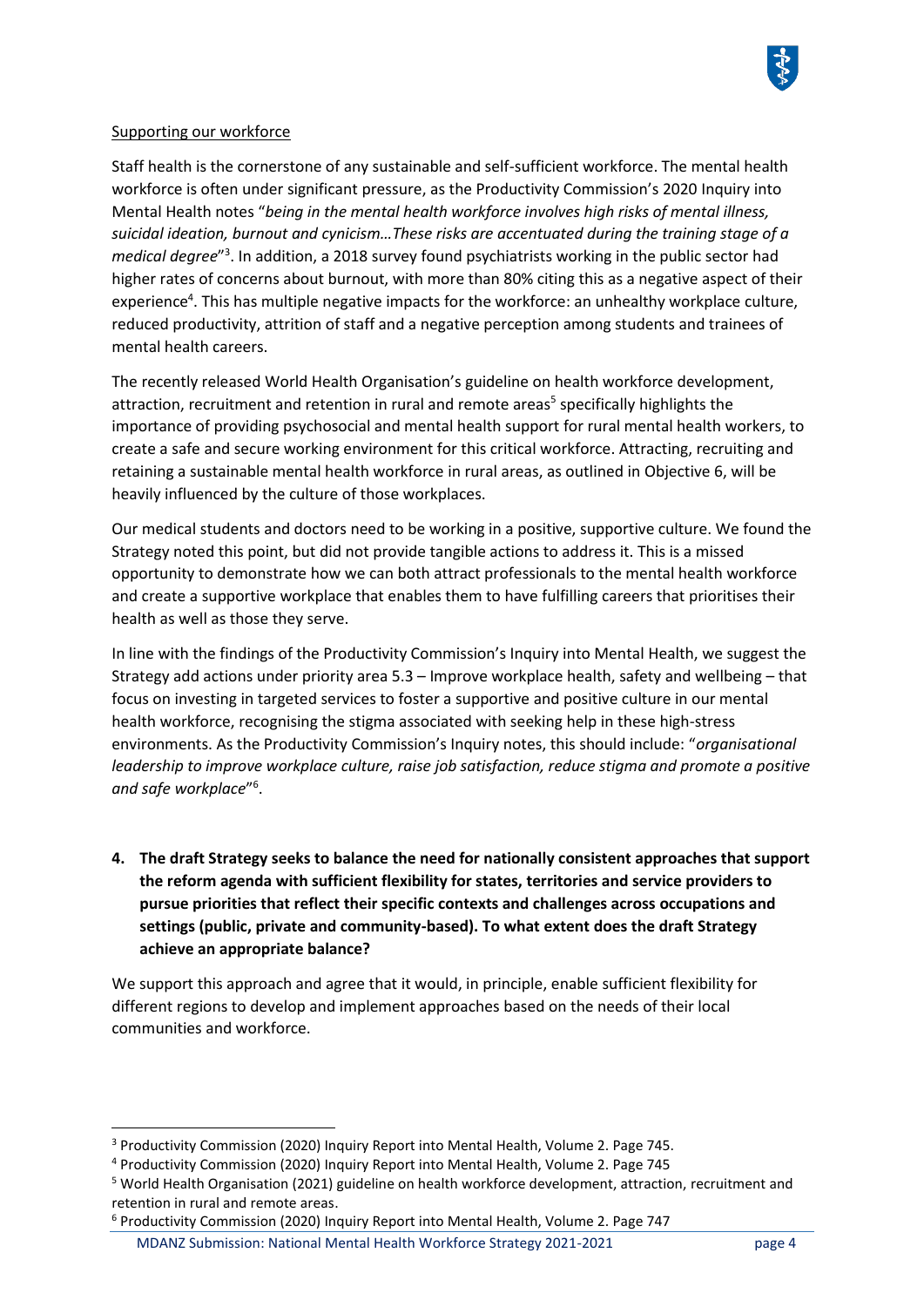

**5. The draft Strategy provides a high-level roadmap to improve the attractiveness of careers in mental health, with implementation approaches differing across occupations and locations. To what extent does the draft Strategy provide a useful approach to addressing issues that impact on the attractiveness of the sector?**

The Strategy presents a clear and well-considered approach to the issues impacting the career choices of young doctors and their interest in pursuing a path into a mental health care practice, and articulates a useful series of priorities and recommendations.

We believe the Strategy would benefit from a stronger articulation and focus on the system-level reforms needed to ensure sufficient, quality training and supervision, and the importance of embedding the education and training of the mental health workforce within the models of practice across the range of health service providers. In particular, the Strategy needs to recognise the need for funding reform. We suggest this challenge is explicitly noted and a corresponding action to address it included in the Strategy. This would increase the utility of the Strategy as a roadmap to addressing common, systemic issues across the health sector that are negatively impacting the attractiveness of mental health careers, and provide clear and consistent pathways to achieving the above-mentioned actions at scale.

Whilst experiences in clinical placements and renumeration levels are critical, other factors also contribute to medical speciality decision making which are noted in the Background Paper but not addressed in the Strategy. These include the "hidden curricula", the influence of home and family commitments, clinical and hospital-based supervisors and role models throughout training, work/life balance, and the perception of a hierarchy of medical specialties. The Strategy would benefit from additional actions under priority area 1.2 that recognise the above complex factors that contribute to the attractiveness of a career in mental health throughout undergraduate and postgraduate training.

## 6. **A key issue for the mental health workforce is maintaining existing highly qualified and experienced workers. To what extent does the draft Strategy capture the key actions to improve retention?**

Please see our response to question 3, in regarding to supporting the mental health workforce.

We also recommend the Strategy include an explicit statement and recommendation to increase the active support for the mental health workforce to be able to pursue a well-rounded career that includes academic, research and leadership opportunities.

# **7. The Productivity Commission and other inquiries have identified the importance of improving integration of care, and supporting multidisciplinary approaches. How can the Strategy best support this objective?**

The Strategy demonstrates the breadth of expertise and support required in an integrated system of care and lists the individual professions that require change. However, if we are to support greater integration of care, we must pull these separate threads together. The Strategy would benefit from a greater emphasis on those responsible for coordinating care across multidisciplinary teams and across care boundaries.

General practice and generalist specialists play a critical role in coordinating community-based mental health services, whether in urban, regional or rural areas. This is recognised in the draft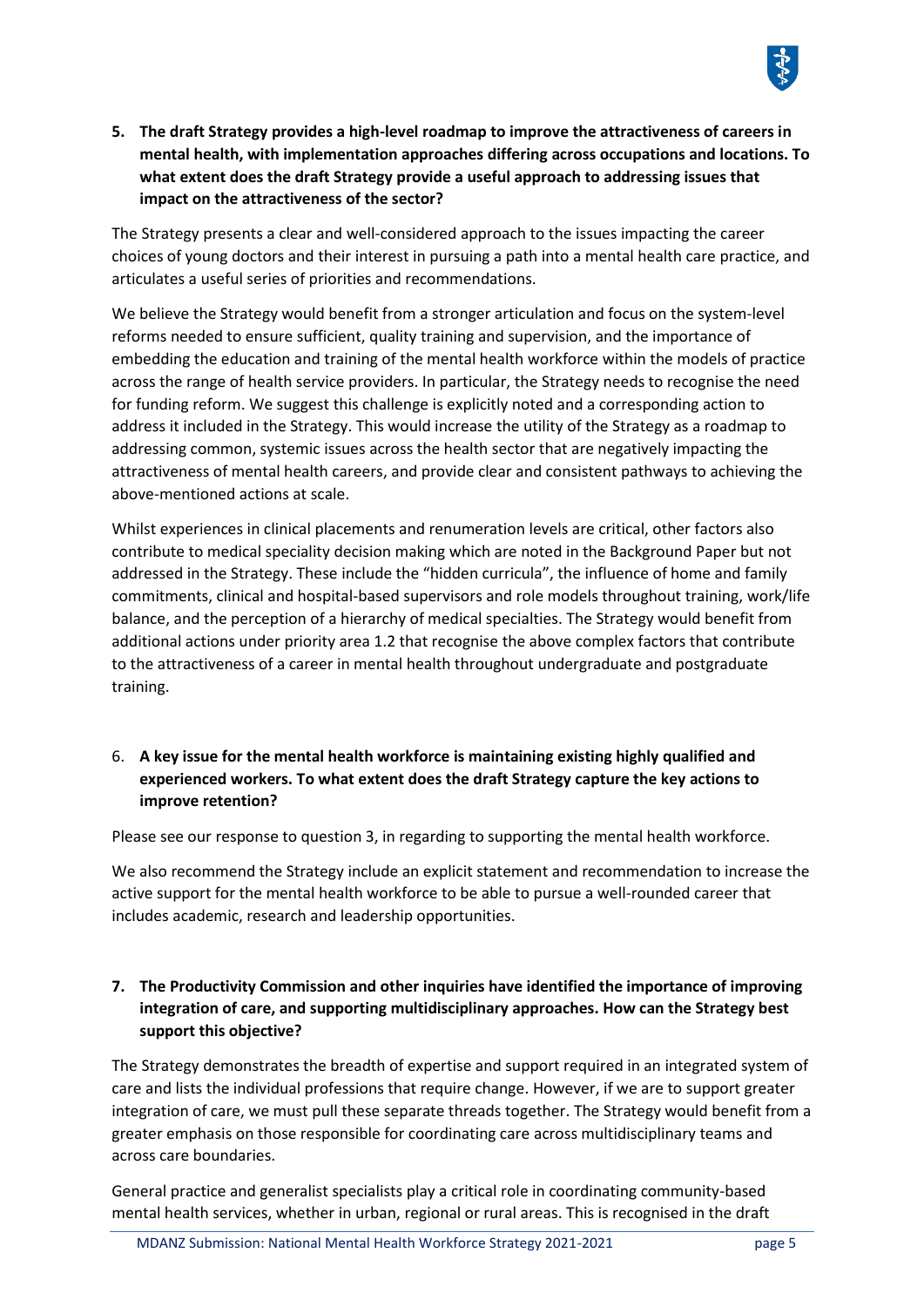

recommendations from the Primary Health Reform Steering Group that will inform the Primary Health Care 10 Year Plan. It strongly supports "*an integrated and coordinated care system, including in aged care, community care, disability and mental health services, as well as other social support services linked to the determinants of health*" (Rec 1.3.3) and recommends funding reform to deliver this<sup>7</sup>.

As above, we suggest the Strategy include an additional priority area under Objective 3 – the entire mental health workforce is utilised – that has an emphasis on the role of primary care and especially general practice, in coordinating and delivering integrated mental health support and services, especially in regional, rural and remote communities. This would better support an integrated approach to care, and better align this Strategy to the intent and vision of the Primary Health Care 10 Year Plan under development and to the recommendations in the Productivity Commission's Inquiry into Mental Health.

# **8. There are recognised shortages across the mental health workforce, including maldistribution across metropolitan/regional locations and settings. To what extent does the Strategy address the issues and supports required to improve workforce distribution?**

The Strategy emphasises the need for expanding rural training capacity, developing localised pathways, and supporting health and care workers to train and work where needed by rural communities (actions 6.1.1-6.1.5), and Objective 6 highlights the challenges for workforce planning, models of care, and models of practice unique to regional, rural and remote areas.

Regional health education and training needs to be determined, delivered, and supported by those working in and for the rural communities, and undertaking this work in an integrated, aligned and locally driven manner requires strong regional governance.

For these reasons, Medical Deans has long advocated for a "flipped" training model in regional and rural Australia that moves away from applying metro-centric approaches in rural areas. Planning, capacity building, facilitation, management and support of rural training needs to be done by those with local knowledge, relationships and connections. We need regional structures and appropriate regional governance to enable this to occur.

Region-led governance is reflected in the Productivity Commission's Inquiry Report into Mental Health which recommends Government enable "*regional decision making, founded on comprehensive regional level planning of needs and services to eliminate gaps in care*" 8 . This is also reflected in Recommendation 3 of the draft recommendations for the Primary Health Care 10 Year Plan to prioritise structural reform in rural and remote communities "*to support a community connected approach built around the strengths of rural and remote communities*" 9 .

The Strategy should ensure it is aligned with this clear direction, presented in the above-mentioned two documents.

 $7$  Primary Health Reform Steering Group (2021) Discussion Paper to inform the development of the Primary Health Reform Steering Group recommendations on the Australian Government's Primary Health Care 10 Year Plan. Page 3.

<sup>8</sup> Productivity Commission (2020) Inquiry Report into Mental Health, Volume 1. Page 56.

<sup>9</sup> Primary Health Reform Steering Group (2021) Discussion Paper to inform the development of the Primary Health Reform Steering Group recommendations on the Australian Government's Primary Health Care 10 Year Plan. Page 18.